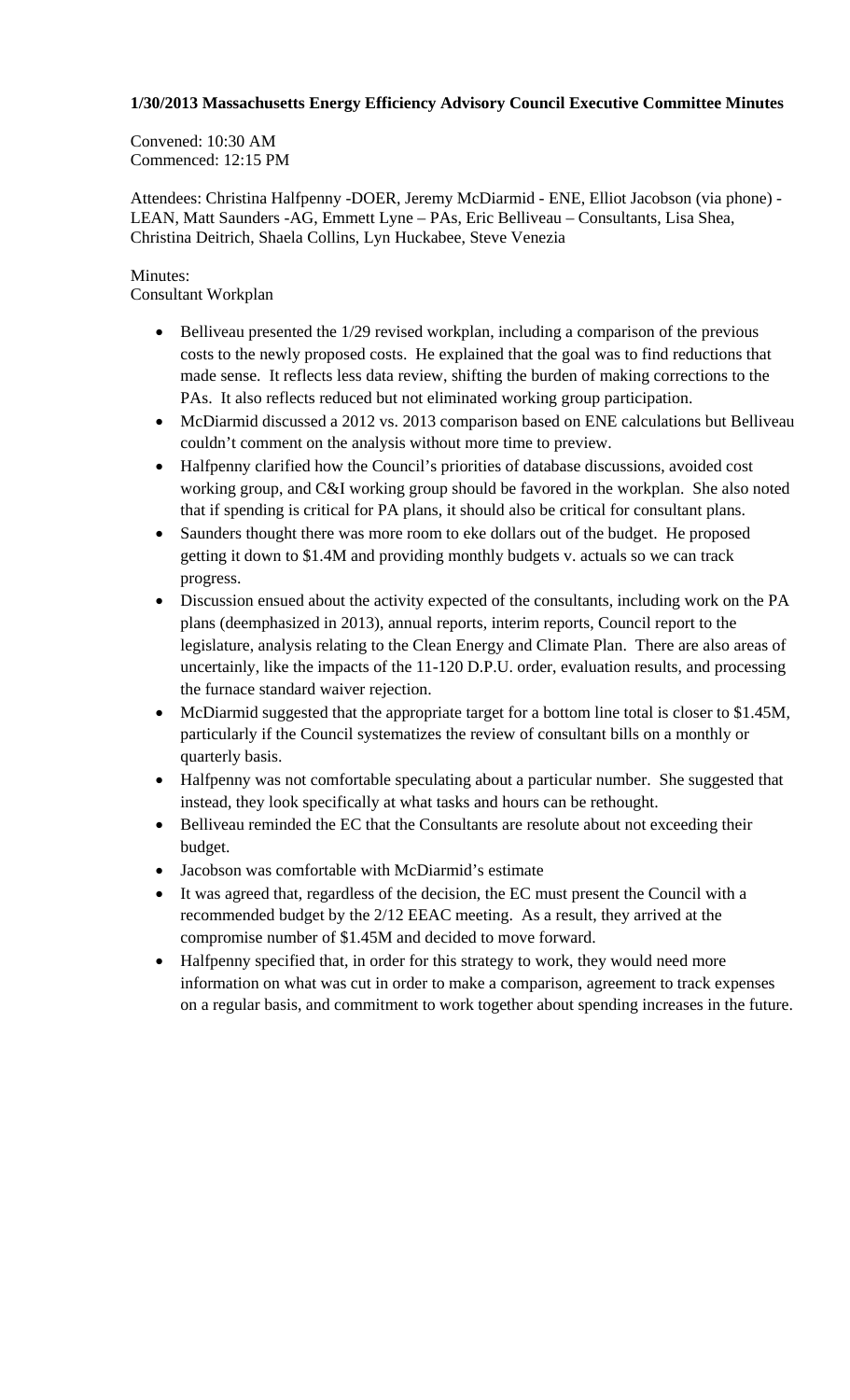- A discussion ensued about specific tasks. The EC agreed that time could be cut from the residential budget and that time could be moved from one budget to another in the event of a specific overrun.
- Shea added that she was confident that PA data quality will continue to improve because they have more experience with the processes. This should help the consultants streamline their data review
- McDiarmid suggested scheduling an additional EC meeting where they could review the budget changes before the February Council meeting. The EC decided on 2/5 at 11am.
- Belliveau agreed to make cuts for the  $5<sup>th</sup>$  from the P&A line items, but not from EM&V. The minutes could be done by a more junior team member.

## Council Priorities

- The priorities document was circulated prior to the meeting. Halfpenny noted the DOER, AG, and ENE all submitted comments.
- Lyne requested that the document better align with the statutory language. He also asked that the line between EEAC goal setting and PA implementation be made brighter.
- Halfpenny countered that the Councilors need a certain level of responsibility for the results of the plan. This would be more challenging if that line was too bright.
- McDiarmid volunteered to take a look at the language and add context to the priorities that he hoped would address the varying concerns.
- McDiarmid wanted that language on #1 to be stronger. After some discussion, it was agreed to keep the reference to 100%, start the bullet with "achieve," and drop the word "foundations."
- Lyne requested the EC to consider CLC when crafting language about differences in service territories. EC members wanted to ensure that there was an appropriately high bar for justifying differences between service territories. Saunders asked that bullet point 3 be incorporated in to bullet point 2 using parentheses. Halfpenny asked that heath care be stricken from the  $1<sup>st</sup>$  bullet because it is not a landlord/tenant issue.
- Lyne asked that the word "efficient" be added after the word "reliable" to better reflect DPU language.
- Everyone is OK with the language as proposed.
- Saunders suggested adding something about Avoided Energy Supply Cost to the list. Jeff Schlegel suggested language that the EC needs to read and agree to. Halfpenny noted that this point needs its own bullet. McDiarmid will work on the language and circulate before the next meeting.

## February Meeting Agenda

• Halfpenny presented her preliminary assessment of needed agenda items which included Council priorities, performance metric resolutions, consultant budget, and preliminary results for 2012. \$512k remains from last year's Council budget remains. We will not be able to project costs for the database until the consultant has done the work. Most of the costs of building the database will be born in 2014.